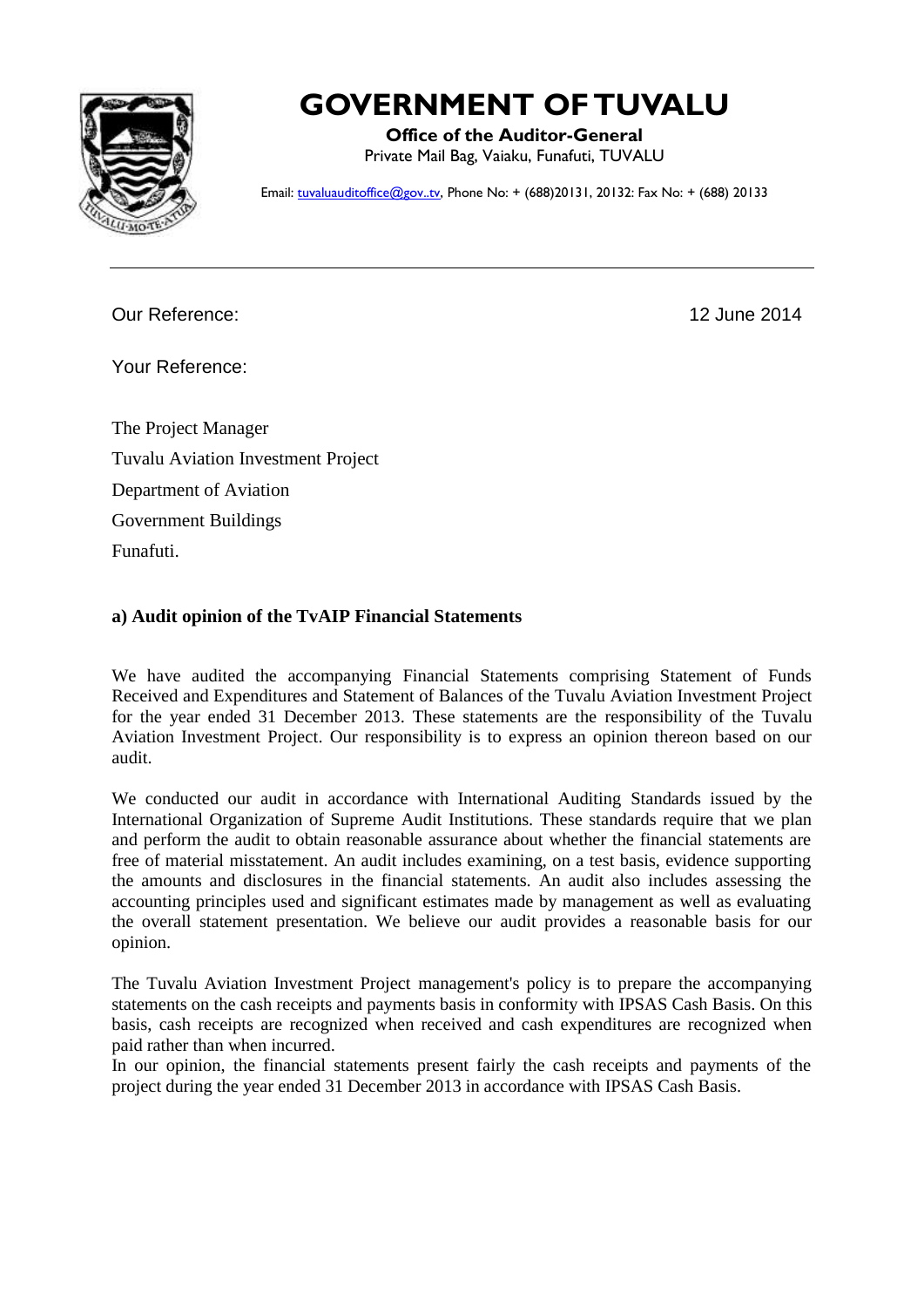#### **b) Audit opinion on the accuracy and propriety of Expenditures**

We have audited the accompanying Statement of Funds Received and Expenditures for the year ended 31 December 2013.

We conducted our audit in accordance with generally accepted auditing standards that accordingly included examination, on a test basis, of evidence supporting the amounts and disclosures in the Statement of Funds Received and Expenditure. An audit also includes assessing the accounting principles used and significant estimates made by management as well as evaluating the overall statement presentation. We believe our audit provides a reasonable basis for our opinion.

In our opinion, the Statement of Funds Received and Expenditures submitted together with the internal controls and procedures involved in their preparation can be relied upon as a basis for loan disbursement.

### **c) Audit Opinion on the Operation of the Designated Accounts**

We have audited the operation of the designated accounts with its balance shown in the accompanying Statement of Balances for the year ended 31 December 2013.

We conducted our audit in accordance with generally accepted auditing standards that accordingly included examination, on a test basis, of evidence supporting the amounts and disclosures in the Statement of Balances. Our testing also includes ensuring that funds in the designated accounts were used on project related purposes in an effective and efficient manner.

In our opinion, the designated account with the internal controls and procedures involved in its operation was operated effectively and efficiently on project related expenditures only.

#### **d) Audit Opinion on key internal control weaknesses and non-compliance with the financing agreement terms.**

We have audited the Tuvalu Aviation Investment Project internal controls and compliance with financing agreements. There were no internal control weaknesses and non-compliance with financing agreement terms noted during our audit.

Eli Lopati Auditor General of Tuvalu Vaiaku, Funafuti, Tuvalu.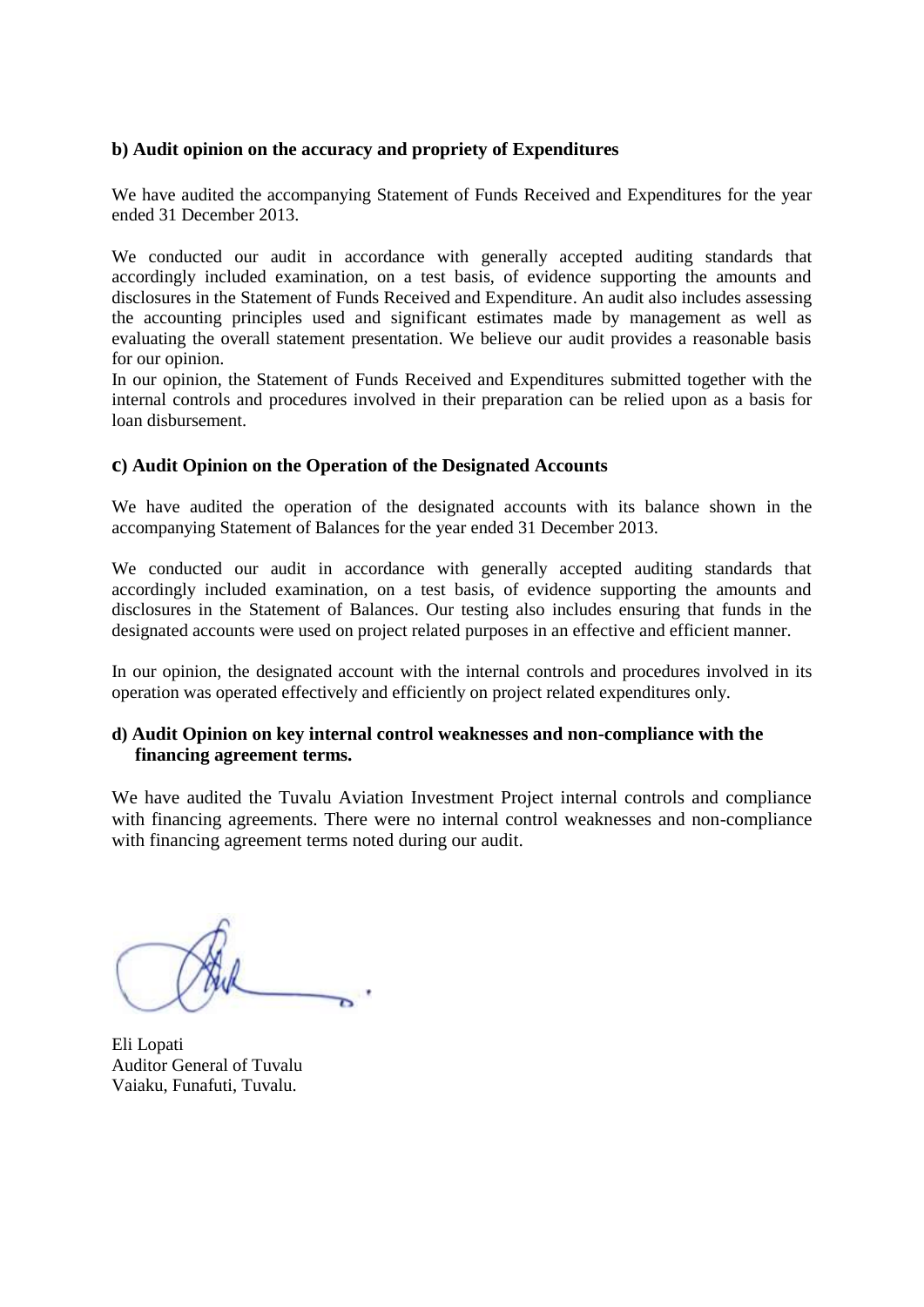

Funded by: **World Bank (International Development Association - IDA) Pacific Region Infrastructure Facility (PRIF) Government of Tuvalu (GoT)** 

## **FINANCIAL STATEMENTS**

## YEAR ENDED 31 DECEMBER 2013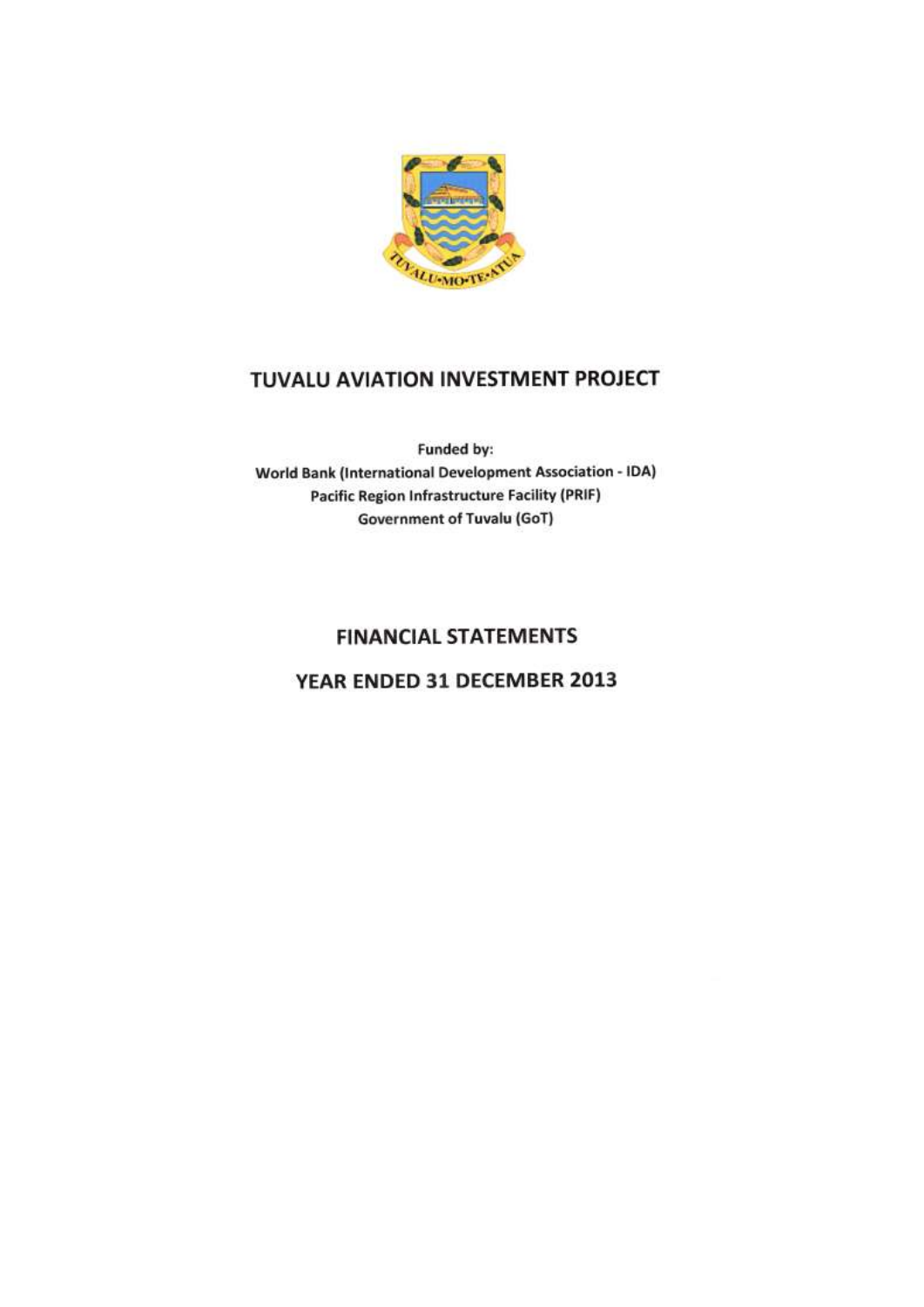## **Financial Statements**

FOR THE YEAR ENDED 31st DECEMBER, 2013

| <b>CONTENTS</b>                                                       |         |
|-----------------------------------------------------------------------|---------|
| Statement by the Tuvalu Aviation Investment Project                   | з       |
| Statement of Funds Received and Expenditures - By Component by Source | 4       |
| Statement of Funds Received and Expenditures - By Category by Source  | 5       |
| <b>Statement of Balances</b>                                          | 6       |
| <b>Notes to the Financial Statements</b>                              | $7 - 8$ |

 $\overline{2}$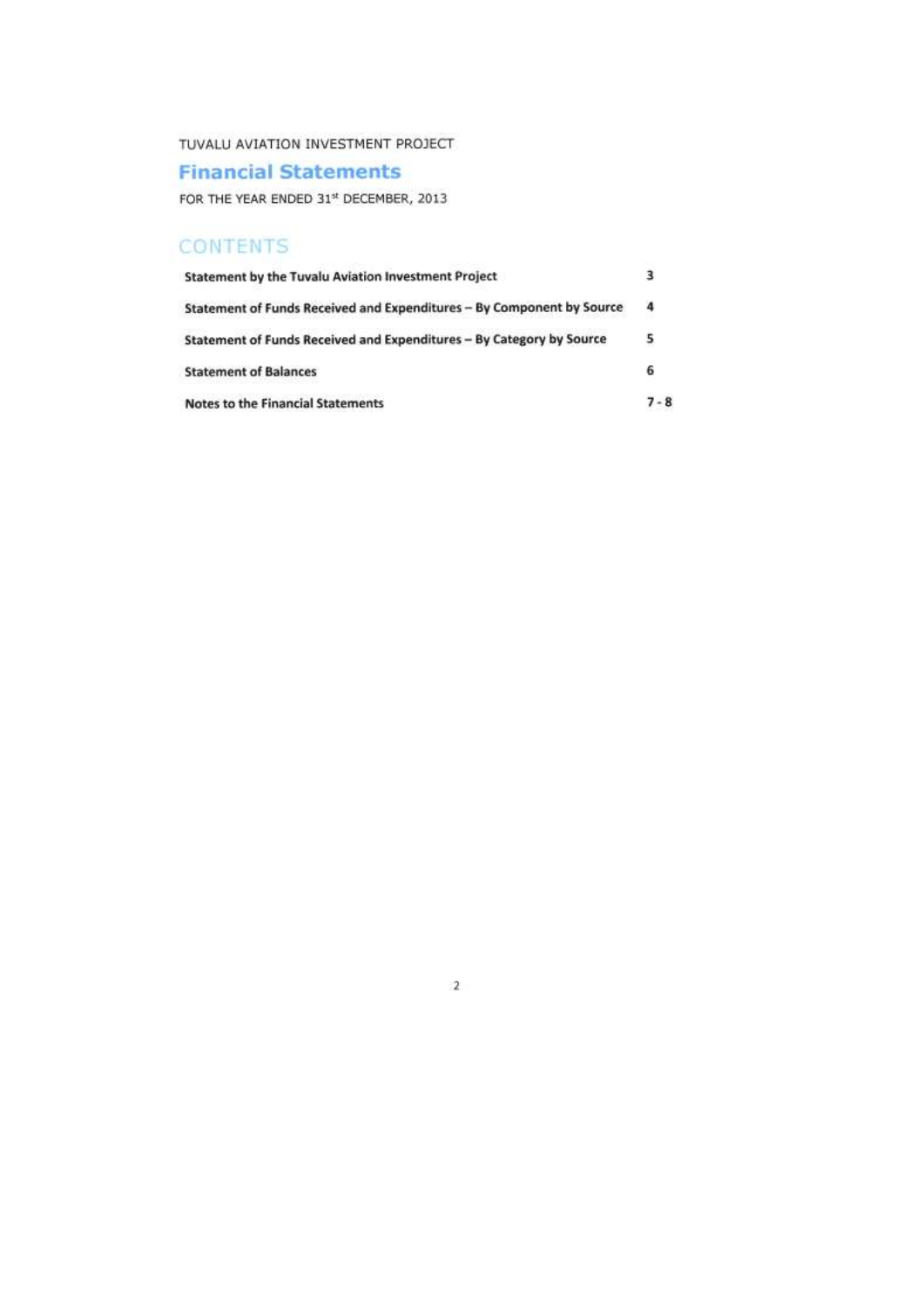#### TUVALU AVIATION INVESTMENT PROJECT **Statement by the Tuvalu Aviation Investment Project** FOR THE YEAR ENDED 31st DECEMBER, 2013

On behalf of the Tuvalu Aviation Investment Project, we state that in our opinion the accompanying financial statements of the Project set out in pages 4 to 6 for the year ended 31<sup>er</sup> December 2013 are drawn up so as to give a true and fair view of the state of affairs of the Project as at 31<sup>xt</sup> December, 2013 and the result of its operations and statement of balances.

Valcam

Mr. Uale Taleni Permanent Secretary for Communications & Transport And National Steering Committee Chairman

Date:  $6/05/14$ 

na

Mr. Vitoli F Iosefa **Project Manager, Tuvalu Aviation Investment** Project

Date:  $06/cs/14$ 

3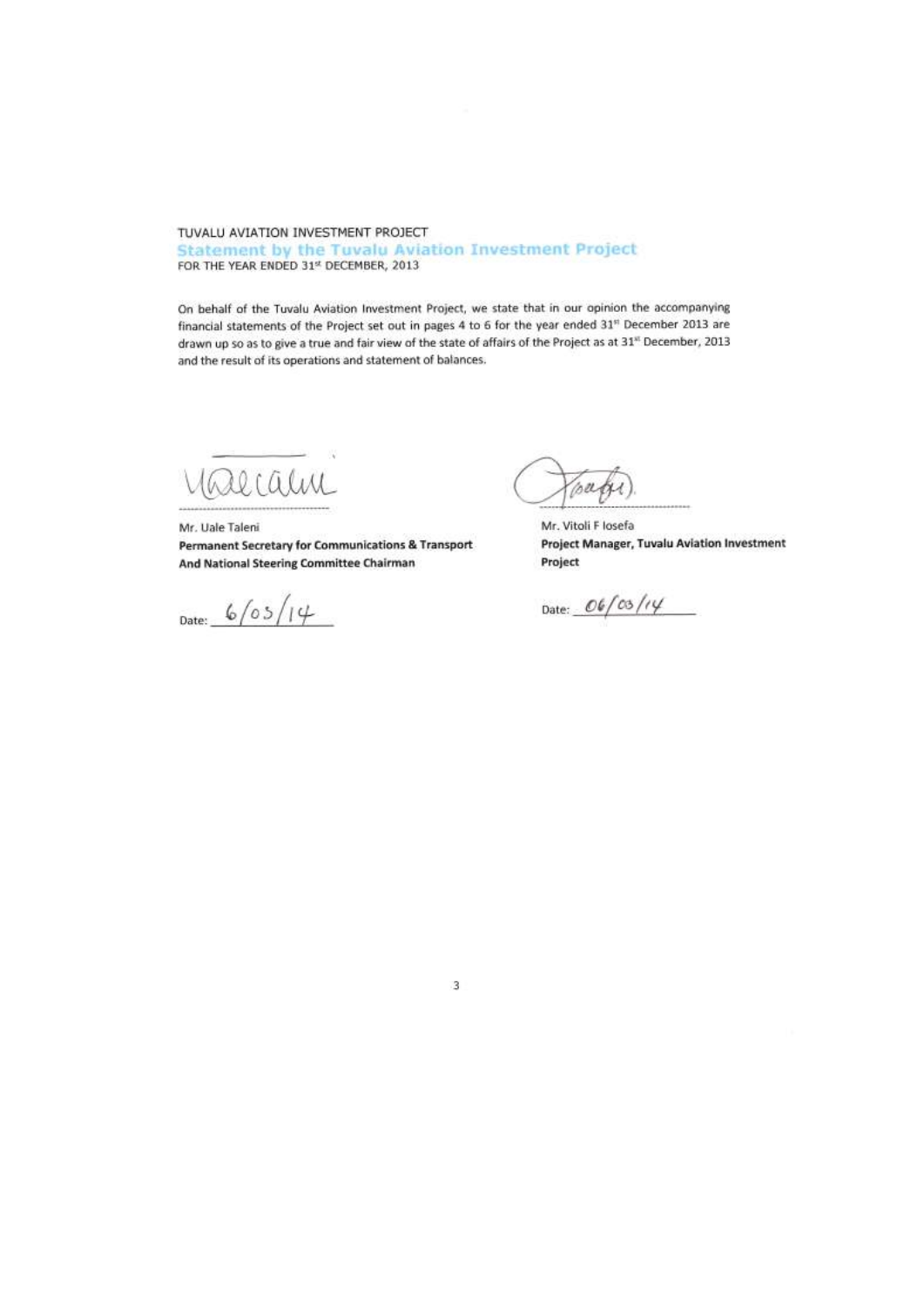Statement of Funds Received and Expenditures-By Component FOR THE YEAR ENDED 31st DECEMBER, 2013

| <b>Project Funding</b><br>Opening Balaces                                 | <b>Total All</b><br><b>Sources</b> |            |                          |                          |            |      |
|---------------------------------------------------------------------------|------------------------------------|------------|--------------------------|--------------------------|------------|------|
|                                                                           |                                    | <b>IDA</b> | PRIF                     | Total All<br>Sources     | <b>IDA</b> | PRIF |
|                                                                           |                                    |            |                          |                          |            |      |
|                                                                           | 98,387                             | 98,387     |                          |                          |            |      |
| Funding to TvAIP Bank Accounts                                            | 929,122                            | 859,122    | 70,000                   | 272,199                  | 272,199    |      |
| Direct Payments by World Bank                                             |                                    |            |                          |                          |            |      |
|                                                                           | 1,027,509                          | 957,509    | 70,000                   | 272,199                  | 272,199    | ÷    |
| <b>Project Expenditure:</b>                                               |                                    |            |                          |                          |            |      |
| Component A - International Airport                                       |                                    |            |                          |                          |            |      |
| Infrastructure Investments                                                | 317,723                            | 317,723    | ٠                        |                          | ٠          | ÷.   |
| - Fire Safety Equipment for Fire Crews                                    | 6,437                              | 6,437      |                          |                          |            |      |
| - Design & Supervision Aviation Investment                                | 278,264                            | 278,264    |                          |                          |            |      |
| - Laboratory Testing Equipment                                            | 32,533                             | 32,533     | ۷                        |                          |            |      |
| - Small Equipment Needs                                                   | 489                                | 489        | $\overline{\phantom{a}}$ | ٠                        | ۰          |      |
| Component B - Sector Reform and Training                                  | 56,045                             | 42,745     | 13,300                   | 32,621                   | 32,621     |      |
| - Support to Civil Aviation & Line Ministry                               | 3,456                              | 3,456      |                          |                          |            |      |
| - Training                                                                |                                    |            |                          | 3,153                    | 3.153      |      |
| - Industry Training                                                       | 22.956                             | 22,956     | ÷                        | 26,559                   | 26,559     |      |
| - ICAO Baseline Audit                                                     | (294)                              | (294)      | i.                       | 2,909                    | 2,909      |      |
| - PASO Safety/ Security Oversight                                         | 13,300                             |            | 13,300                   |                          |            |      |
| - Meeting & Training Civil Aviation Staff                                 | 16,627                             | 16,627     |                          |                          |            |      |
| Component C - Strengthening Airport<br>Operations and Management Capacity | ×                                  |            |                          | ٠                        | ÷          | L.   |
| Component D - Project Support                                             | 376,426                            | 376,426    | ۰                        | 141,190                  | 141,190    |      |
| - Country-Project Operating Costs                                         | 85,723                             | 85,723     | u                        | 21,716                   | 21,716     |      |
| - Project Operating Costs (PRIF)                                          | 69                                 | 69         | ×                        |                          |            |      |
| - TFSU-Program Operating Costs                                            | 31,323                             | 31,323     | ÷                        | 20,869                   | 20,869     |      |
| - Project Support Team                                                    | 92,204                             | 92,204     |                          | 24,486                   | 24,486     |      |
| - TFSU-PAIP Director                                                      | 17,026                             | 17,026     | u                        | 6,997                    | 6,997      | z    |
| - TFSU-Financial Manager                                                  | 7,872                              | 7,872      |                          | 2,523                    | 2,523      |      |
| - TFSU-Financial Advisor                                                  | 16,781                             | 16,781     | $\sim$                   | 14,539                   | 14,539     |      |
| - TFSU-Accountant                                                         | 4,531                              | 4,531      |                          | 1,908                    | 1,908      |      |
| - TFSU-Lead Procurement Specialist                                        | 45,985                             | 45,985     | $\overline{\phantom{a}}$ | 30,393                   | 30,393     |      |
| - TFSU-PAIP Procurement Officer                                           | 3,986                              | 3,986      |                          | 1,222                    | 1,222      |      |
| - TFSU-Project Vehicle                                                    | (7,582)                            | (7,582)    | Ξ                        | 7,582                    | 7,582      |      |
| - TFSU-Contract Manager                                                   | 14,747                             | 14,747     |                          |                          |            |      |
| - TFSU-Team Assistant                                                     | 3,230                              | 3,230      | $\overline{\phantom{a}}$ | 1,296                    | 1,296      |      |
| - TFSU-Aviation Procurement Specialist (Infra)                            | 10,872                             | 10,872     | $\sim$                   | 590                      | 590        |      |
| - TFSU-Procurement Specialist (Periodic)                                  | 4,115                              | 4,115      | ٠                        | 7,070                    | 7.070      |      |
| - PASO Steering Committee                                                 | 12,107                             | 12,107     |                          | $\overline{\phantom{a}}$ |            |      |
| - TvAIP Photocopier                                                       | 11,920                             | 11,920     |                          |                          |            |      |
| - TvAIP Motor Bike                                                        | 2,500                              | 2,500      |                          |                          |            |      |
| - TvAIP Office Furniture                                                  | 19,018                             | 19,018     |                          |                          |            |      |
| <b>Total Project Expenditure</b>                                          | 750,194                            | 736,894    | 13,300                   | 173,812                  | 173,812    | u    |
| <b>Closing Balances</b>                                                   | 277,315                            | 220,615    | 56,700                   | 98,387                   | 98,387     |      |

 $\overline{\mathbf{4}}$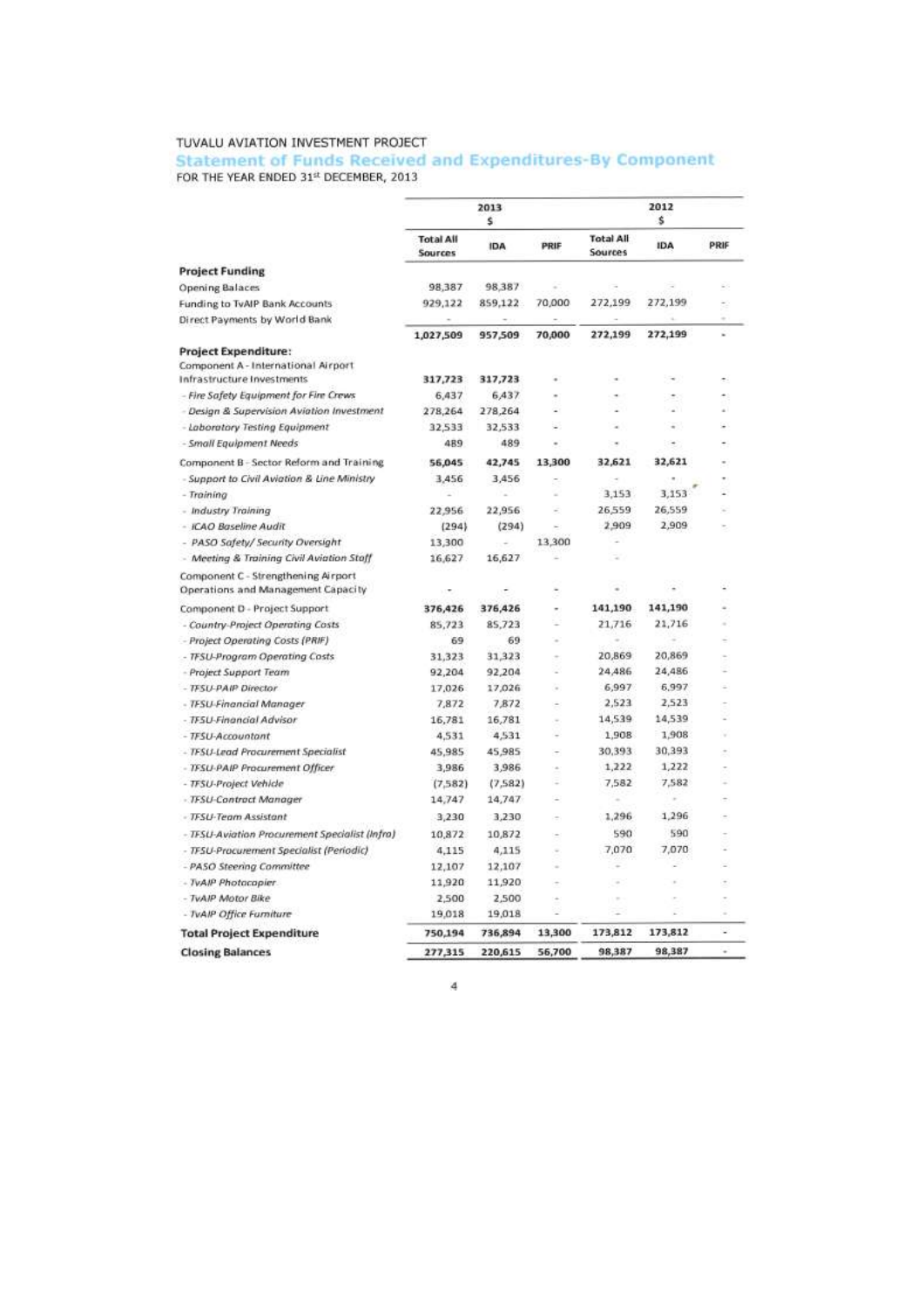#### Statement of Funds Received and Expenditures-By Category

FOR THE YEAR ENDED 31st DECEMBER, 2013

|                                                                                                           |                                    | 2013<br>\$ | 2012<br>\$ |                             |         |        |
|-----------------------------------------------------------------------------------------------------------|------------------------------------|------------|------------|-----------------------------|---------|--------|
|                                                                                                           | <b>Total All</b><br><b>Sources</b> | IDA        | PRIF       | <b>Total All</b><br>Sources | IDA     | PRIF   |
| <b>Project Funding</b>                                                                                    |                                    |            |            |                             |         |        |
| Opening Balaces                                                                                           | 98,387                             | 98,387     | ä          | E                           | $\sim$  | z      |
| Funding to TvAIP Bank Accounts                                                                            | 929,122                            | 859,122    | 70,000     | 272,199                     | 272,199 | $\sim$ |
| Direct Payments by World Bank                                                                             | $\sim$                             |            |            |                             |         |        |
|                                                                                                           | 1,027,509                          | 957,509    | 70,000     | 272,199                     | 272,199 |        |
| <b>Project Expenditure:</b>                                                                               |                                    |            |            |                             |         |        |
| <b>By Category</b><br>1. Goods, works, training, operating costs,<br>TFSU costs and consultants' services | 750,194                            | 736,894    | 13,300     | 173,812                     | 173,812 |        |
| <b>Total Project Expenditure</b>                                                                          | 750,194                            | 736,894    | 13,300     | 173,812                     | 173,812 |        |
| <b>Closing Balances</b>                                                                                   | 277,315                            | 220,615    | 56,700     | 98,387                      | 98,387  |        |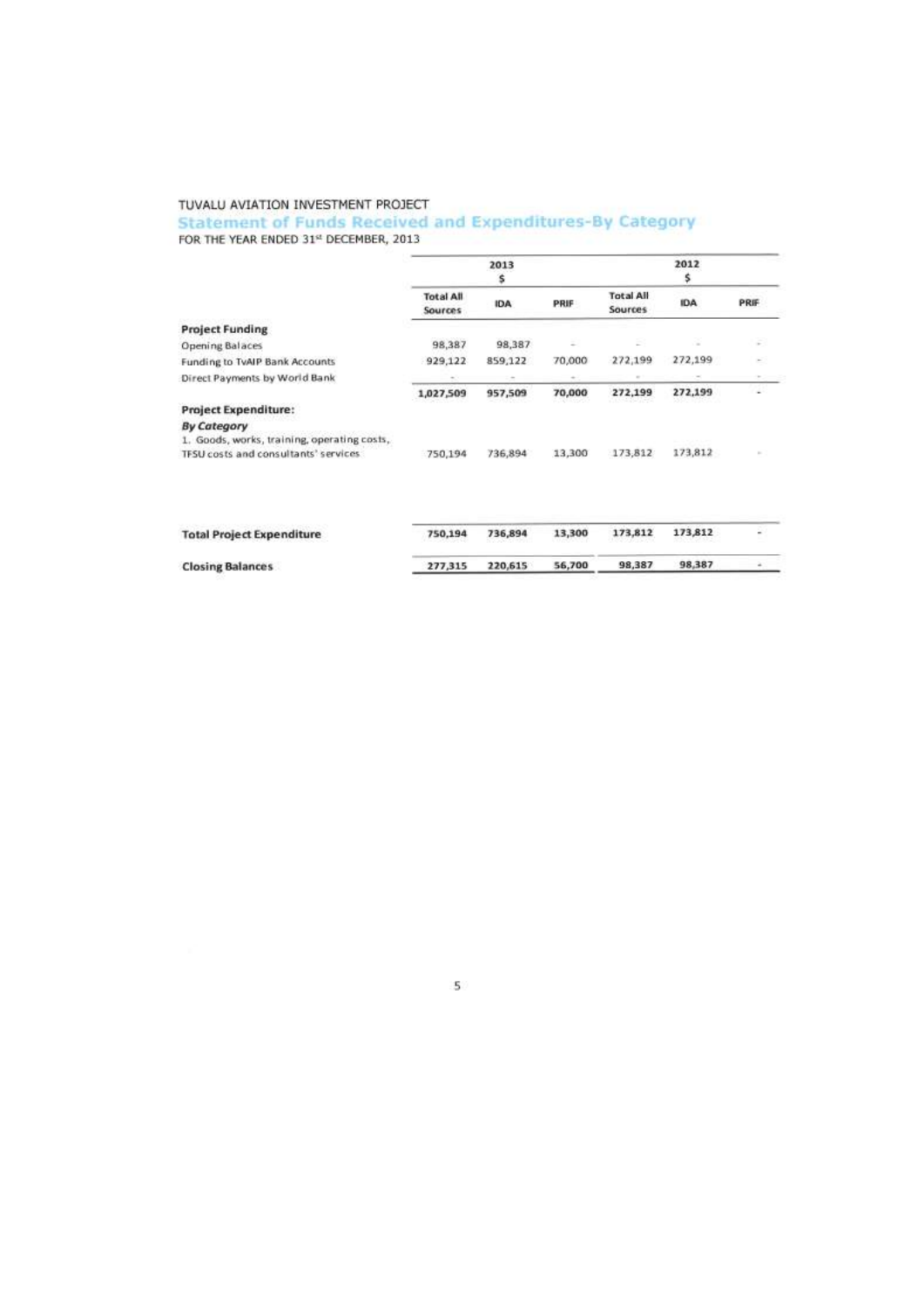### **Statement of Balances**

FOR THE YEAR ENDED 31st DECEMBER, 2013

|                                                               |                                    | 2013<br>\$   |           |                             | 2012<br>\$   |                          |
|---------------------------------------------------------------|------------------------------------|--------------|-----------|-----------------------------|--------------|--------------------------|
|                                                               | <b>Total All</b><br><b>Sources</b> | IDA          | PRIF      | <b>Total All</b><br>Sources | <b>IDA</b>   | PRIF                     |
| Cash at Bank                                                  | 283,766.51                         | 227,135.01   | 56,631.50 | 103,219.18                  | 103,219.18   | ä                        |
| Account Payables                                              | (10, 434.42)                       | (10, 434.42) |           | (4,842.14)                  | (4, 842, 14) | ×                        |
| <b>Account Receivables</b>                                    | 3,982.65                           | 3,914.15     | 68.50     |                             |              | ۰                        |
| IDA replenishment received short into Designated Account      |                                    |              |           | 10.00                       | 10.00        | 影                        |
| Total Balance per Statement of Funds Received and Expenditure | 277,314.74                         | 220,614.74   | 56,700.00 | 98,387.04                   | 98,387.04    | ۰                        |
| <b>Account Receivables</b>                                    |                                    |              |           |                             |              |                          |
| <b>Uiga Paelate</b>                                           | 388.23                             | 388.23       | ٠         |                             | ä,           |                          |
| Tutio Teatu Talitonu                                          | 1,525.92                           | 1,525.92     | ×.        | t.                          |              |                          |
| Vitali 'losefa                                                | 2,000.00                           | 2,000.00     | $\sim$    | s,                          | ۰            |                          |
| Receivables for PRIF re Bank Fees                             | 68.50                              |              | 68.50     | e.                          |              |                          |
| <b>Total Receivables</b>                                      | 3,982.65                           | 3,914.15     | 68.50     | ۰                           | ۰            | ٠                        |
| <b>Account Payables</b>                                       |                                    |              |           |                             |              |                          |
| Income Tax                                                    | 8,797.34                           | 8,797.34     | w.        | 3,309.62                    | 3,309.62     |                          |
| Provident Fund                                                | 1,568.58                           | 1,568.58     | ٠,        | 1,531.72                    | 1,531.72     |                          |
| Advance settlement refund overpaid                            |                                    |              | ٠         | 0.80                        | 0.80         | ÷.                       |
| Payables for IDA re Bank Fees                                 | 68.50                              | 68.50        | ×         | $\sim$                      | $\sim$       | ۰                        |
| <b>Total Payables</b>                                         | 10,434.42                          | 10,434.42    | ÷.        | 4,842.14                    | 4,842.14     | $\overline{\phantom{a}}$ |
|                                                               |                                    |              |           |                             |              |                          |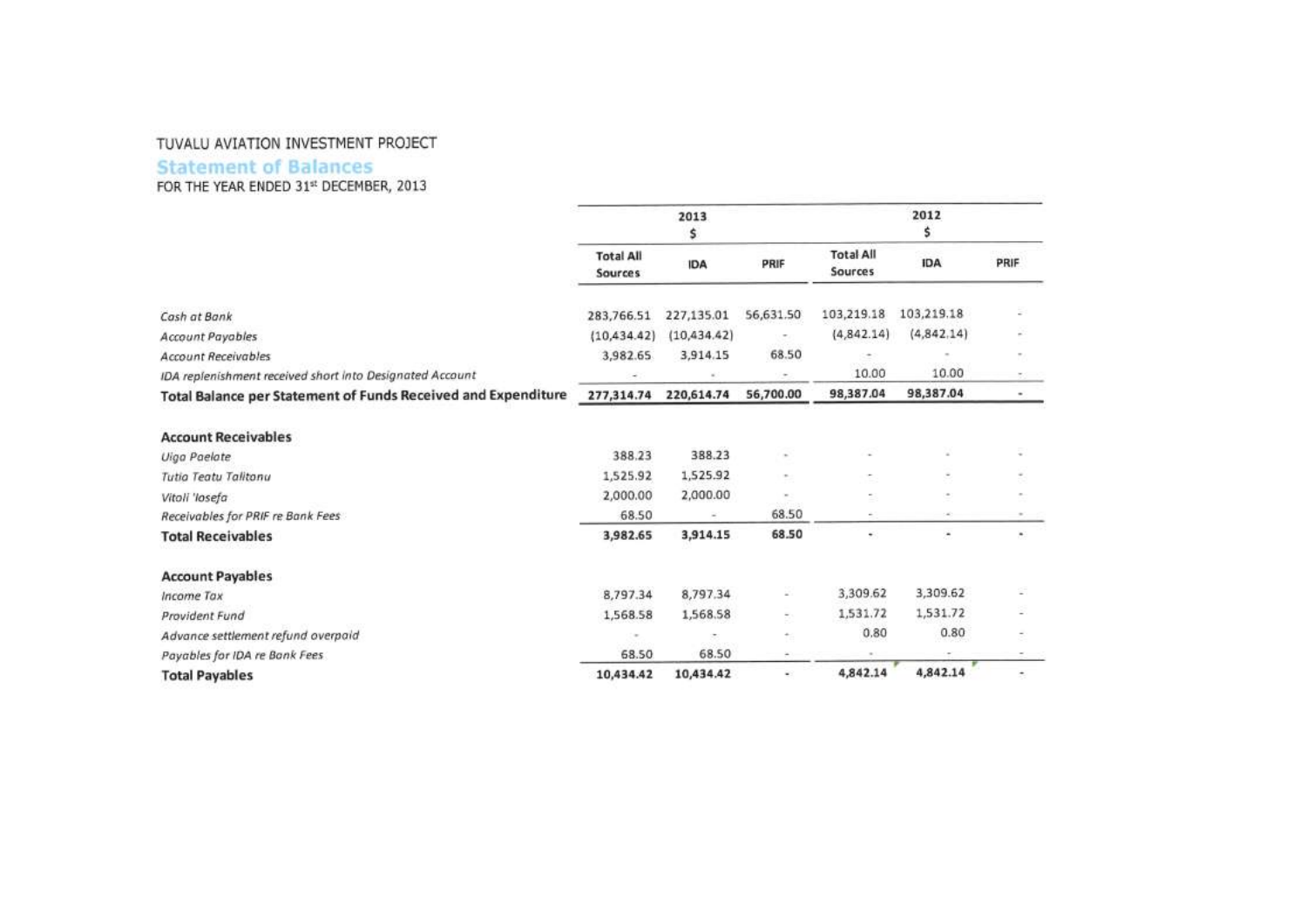Notes to the Financial Statements FOR THE YEAR ENDED 31st DECEMBER, 2013

#### **General Information**

The Tuvalu Aviation investment Project (TvAIP) officially commenced in May 2012, being the date when the IDA grant was made available, while the PRIF grant was made available in July 2012. The closing date is currently set as 31 December 2016.

TvAIP is funded jointly by the World Bank (WB; through its International Development Association -IDA), the Pacific Region Infrastructure Facility (PRIF) and the Government of Tuvalu (GoT), as follows:

- . IDA Grant of Special Drawing Rights (SDR) 7.50 million (with estimated AUS equivalent of AUS 11.85 million); established through a Financing Agreement dated 17 February 2012.
- PRIF Grant of US\$ 0.17 million (with estimated AU\$ equivalent of AU\$ 0.17 million); established through a Financing Agreement dated 30 July 2012.
- GoT estimated contribution of US\$ 1.80 million (with estimated AU\$ equivalent of AU\$ 1.80 million). GoT funding is provided to cover tax revenue offsets, and does not form part of the core funding of TvAIP upon which the Financial Statements are based.

The objective of TvAIP is to improve operational safety and oversight of international air transport infrastructure. There are four Parts to TvAIP, as follows:

- . Part A International Airport Infrastructure Investments: carrying out of aviation infrastructure improvements at the Funafuti airport.
- . Part B Sector Reform and Training: provision of technical assistance to the Ministry of Transport and Communications and line ministries.
- . Part C Strengthening Airport Operations and Management Capacity: provision of technical assistance to the Civil Aviation Authority.
- · Part D Project Support.

#### **Project Implementation and Administration**

TvAIP is implemented under the overall guidance, coordination and monitoring of the National Steering Committee, and the Program Steering Committee as part of the regional program of aviation investments (which currently includes the Kingdom of Tonga and the Republic of Kiribati). TvAIP is supported by the Technical and Fiduciary Services Unit (TFSU; based in Tonga), and tasked to support the regional program, with cost sharing arrangements agreed as per the Program Operations Manual (POM). A Project Support Team (PST) has been established in Tuvalu, to provide project management support to TvAIP.

WB administers both the IDA and PRIF funding. Two bank accounts ("Designated Accounts") have been established in Tuvalu - one for the IDA funding and one for the PRIF funding. Each of the IDA and PRIF grants fund specific and separate costs; there is no joint funding of any costs. Costs are charged to the respective grants in the respective grant currency at exchange rates applied by WB.